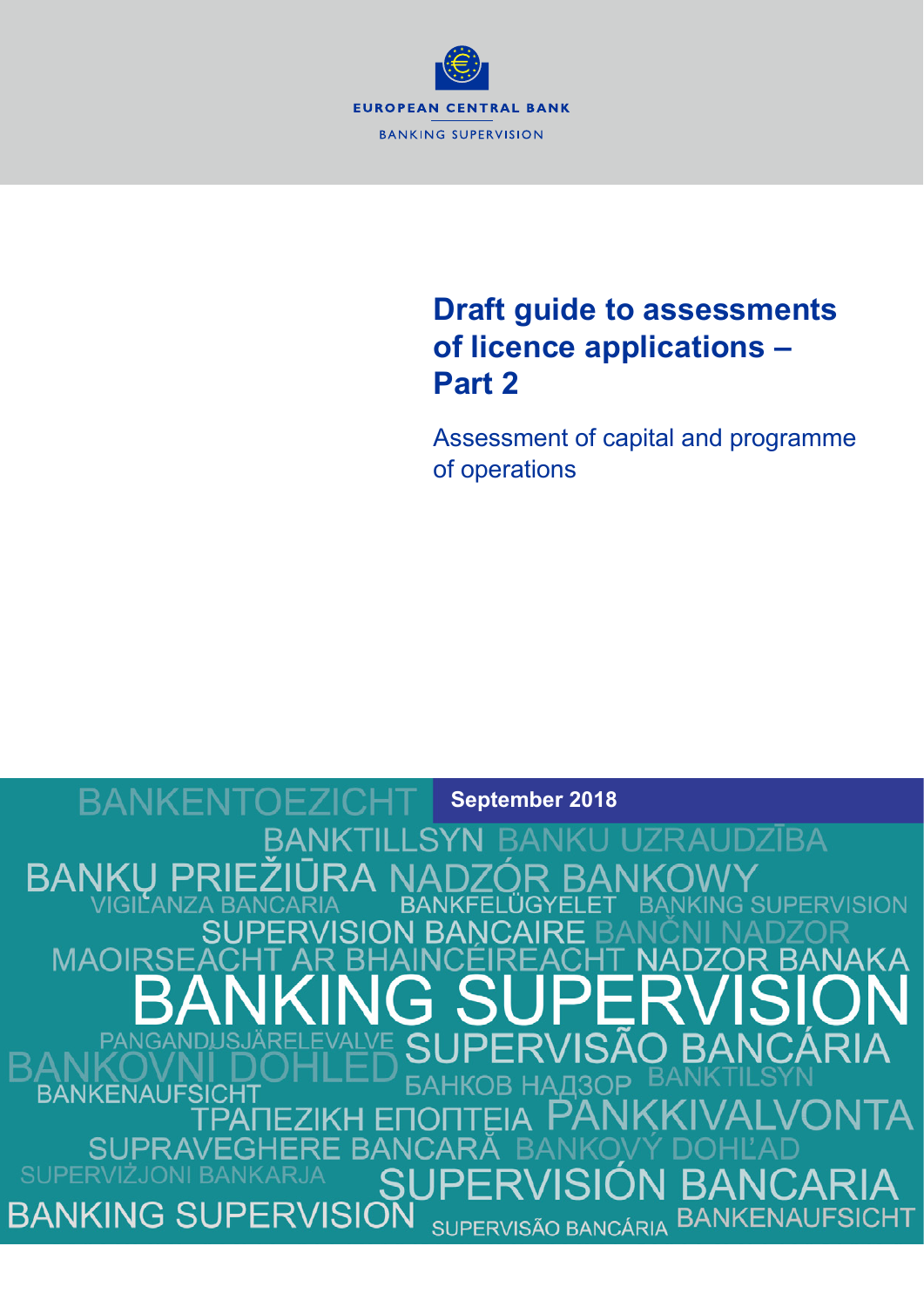# **Contents**

| 1 |                                           | <b>Foreword</b><br><b>Legal Framework</b>           |    |
|---|-------------------------------------------|-----------------------------------------------------|----|
| 2 |                                           |                                                     |    |
| 3 | <b>Assessment of licence applications</b> |                                                     |    |
|   | 3.1                                       | Capital                                             | 4  |
|   | 3.2                                       | Programme of operations and structural organisation | 10 |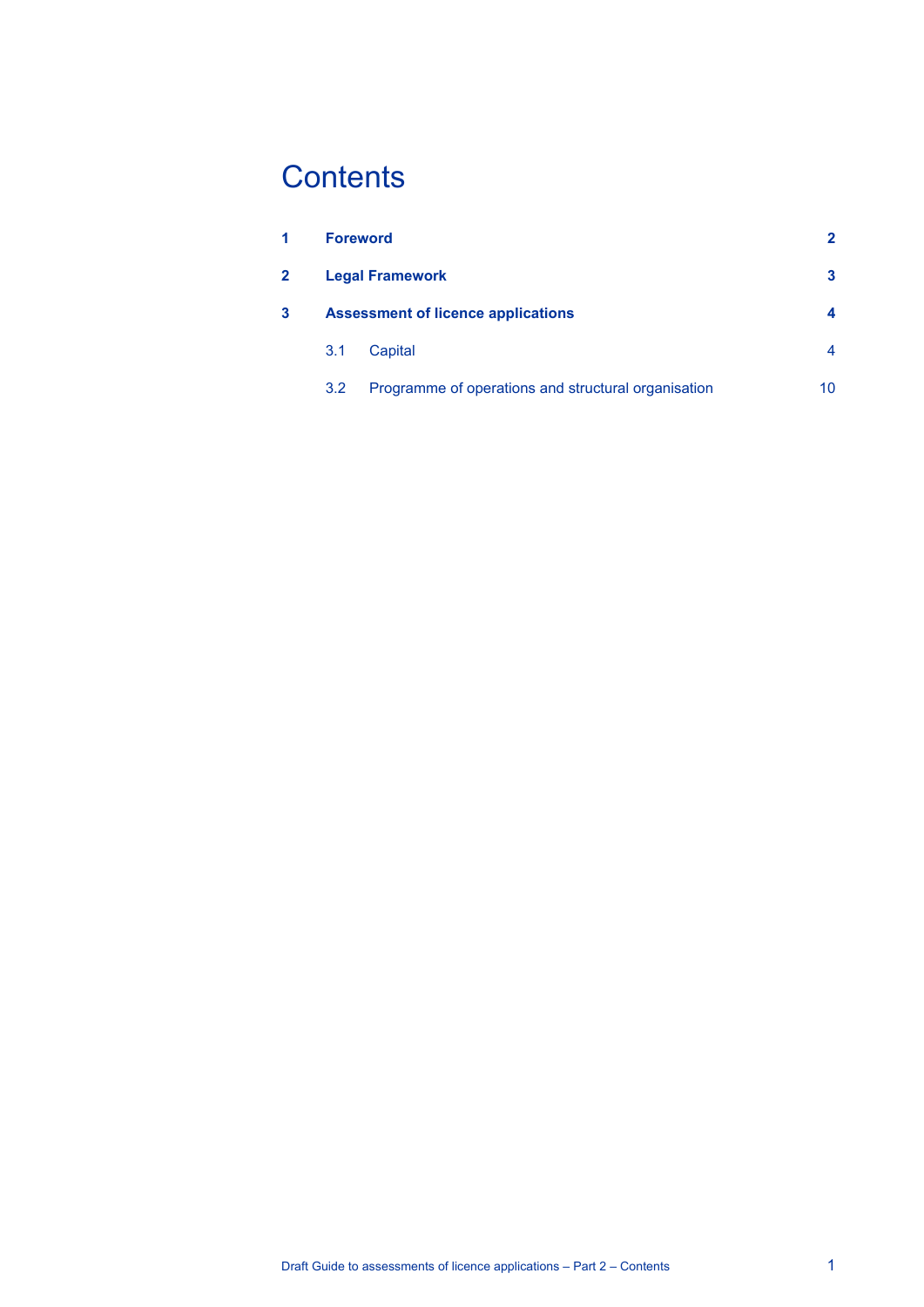# 1 Foreword

 $\overline{a}$ 

<span id="page-2-0"></span>On 23 March 2018 the ECB published its Guide to assessments of licence applications<sup>[1](#page-2-1)</sup> (hereinafter referred to as the "Guide" or "Licensing Guide"). The Guide sets forth general licensing principles with regard to the scope of the licensing requirement and the assessment of licence applications.

This Part 2 shall be considered an integral part of the Licensing Guide and contains specific guidance on the ECB's supervisory expectations regarding the capital required for a newly licensed bank and its programme of operations.<sup>[2](#page-2-2)</sup> The Guide and this Part 2 should therefore be read together as one document.<sup>[3](#page-2-3)</sup>

As such, the general licensing principles and scope of the licensing requirements which apply to the Guide also apply to this Part 2.

As for the previously published Licensing Guide, the purpose of this part 2 is to enhance transparency for potential applicants and increase their understanding of the procedure and criteria applied by the ECB in its assessment of licence applications. This transparency is also intended to facilitate the application process. The Licensing Guide does not have a legally binding nature and consists of a practical tool to support applicants and all entities involved in the process of authorisation to ensure a smooth and effective procedure and assessment.

<span id="page-2-2"></span><span id="page-2-1"></span><sup>1</sup> [Guides to assessments of licence applications for banks and fintech credit institutions.](https://www.bankingsupervision.europa.eu/press/pr/date/2018/html/ssm.pr180323.en.html)

<sup>&</sup>lt;sup>2</sup> This guidance corresponds to Section 5.1 on capital and Section 5.2 on the programme of operations of the Licensing Guide.

<span id="page-2-3"></span>Therefore, this Part 2 to the Guide also applies to licence applications from fintech entities.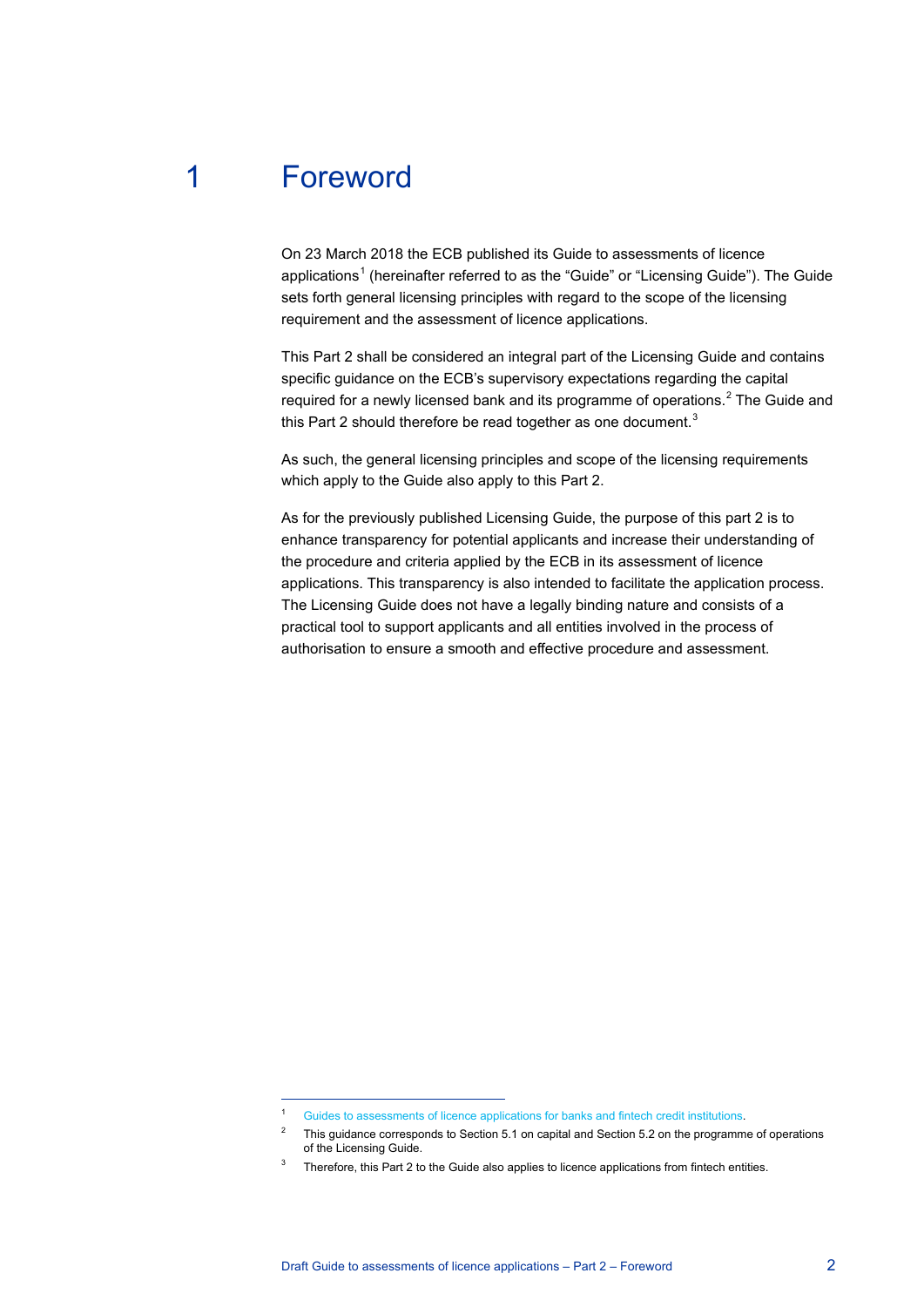# 2 Legal Framework

 $\overline{a}$ 

<span id="page-3-0"></span>This Part 2 to the Guide is subject to the same legal framework as referred to in paragraph 2 of the Guide. The articles of the SSM Regulation,<sup>[4](#page-3-1)</sup> the SSM Framework Regulation<sup>[5](#page-3-2)</sup> and the CRD IV $^6$  $^6$  cited in the Guide also apply to this Part 2.

Furthermore, this Part 2 reflects policies that the ECB has developed together with the national competent authorities (NCAs) regarding practices and processes with respect to the Single Supervisory Mechanism (SSM). It takes into account the Final report on draft Regulatory Technical Standards under Article 8(2) of the CRD IV and draft Implementing Technical Standards under Article 8(3) of the CRD IV (EBA/RTS/2017/08 and EBA/ITS/2017/05), developed by the European Banking Authority (EBA), that will be binding on the ECB once adopted by the European Commission in accordance with Articles 10 to 15 of Regulation (EU) No 1093/2010.

<span id="page-3-1"></span><sup>4</sup> Council Regulation (EU) No 1024/2013 of 15 October 2013 conferring specific tasks on the European Central Bank concerning policies relating to the prudential supervision of credit institutions (OJ L 287, 29.10.2013, p. 63).

<span id="page-3-2"></span><sup>5</sup> Regulation (EU) No 468/2014 of the European Central Bank of 16 April 2014 establishing the framework for cooperation within the Single Supervisory Mechanism between the European Central Bank and national competent authorities and with national designated authorities (SSM Framework Regulation) (ECB/2014/17) (OJ L 141, 14.5.2014, p. 1).

<span id="page-3-3"></span><sup>6</sup> Directive 2013/36/EU of the European Parliament and of the Council of 26 June 2013 on access to the activity of credit institutions and the prudential supervision of credit institutions and investment firms, amending Directive 2002/87/EC and repealing Directives 2006/48/EC and 2006/49/EC (OJ L 176, 27.6.2013, p. 338).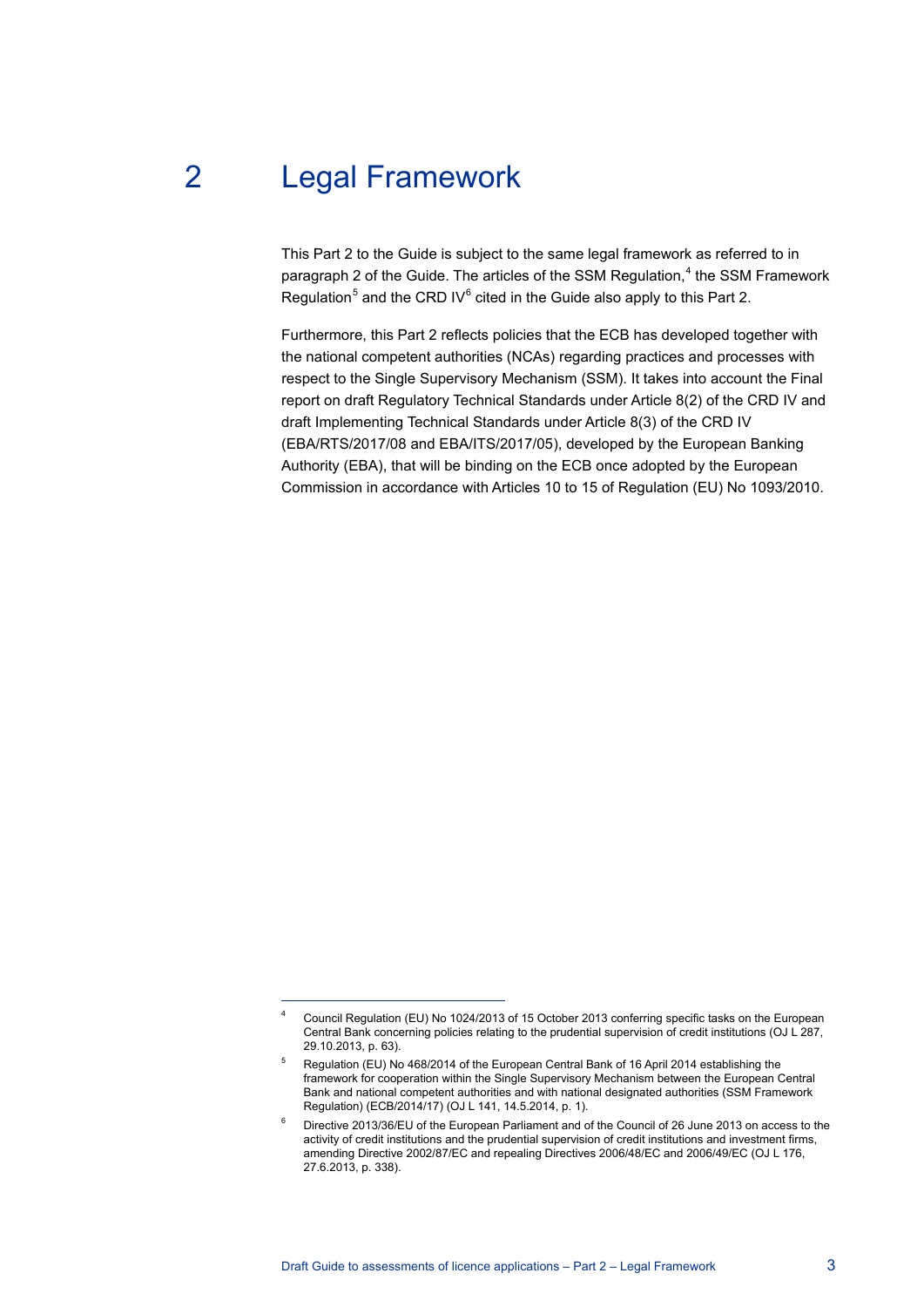# <span id="page-4-0"></span>3 Assessment of licence applications

# 3.1 Capital<sup>[7](#page-4-2)</sup>

<span id="page-4-1"></span>As part of the assessment of licence applications, supervisors evaluate the amount, quality, origin and composition of the applicant credit institution's<sup>[8](#page-4-3)</sup> capital. The supervisors assess capital needs for all applications, regardless of whether they concern an initial authorisation, an authorisation in the context of a merger, an acquisition, a bridge bank application or an extension of the scope of an existing authorisation. The assessment of capital needs takes into account the situation at the time the authorisation is considered, as well as the projected capital needs over a specified period.

Differences have been observed between NCA practices for determining the level of capital needed. Therefore, it is worth clarifying two underlying concepts:

#### Initial capital requirement

The initial capital requirement refers to the absolute minimum amount of capital that a credit institution is required to have under national law. Initial capital must be paid up in full at the time the authorisation is granted $9$  and must subsequently be maintained over the credit institution's lifetime, in accordance with Article 93 of the CRR. The CRD IV sets the minimum amount of initial capital at €5 million<sup>[10](#page-4-5)</sup>. In transposing the CRD IV into their national laws, some Member States have established a higher threshold for the initial capital. In such cases, this higher threshold is used to determine the initial capital.

#### Own funds requirement

 $\overline{a}$ 

The own funds requirement refers to the amount of capital that a credit institution must maintain after authorisation, in order to absorb possible losses and mitigate the risks inherent in its activities. The own funds requirement is estimated at the time of authorisation, based on the applicant's business plan and its projected credit, operational and market risk-weighted assets. It applies both to stand-alone entities and to groups subject to consolidated supervision.

<span id="page-4-3"></span><span id="page-4-2"></span><sup>7</sup> This section corresponds to Section 5.1 on capital of the Licensing Guide.

<sup>&</sup>lt;sup>8</sup> Depending on the particular circumstances of each case, the applicant is not always the entity to be authorised as a credit institution; it may, for example, be the proposed shareholder(s) of a legal entity to be established once the authorisation has been obtained.

<span id="page-4-4"></span>Except where national law explicitly prevents the minimum initial capital from being paid up in advance, in which case a condition precedent can be added to the ECB's decision whereby the authorisation becomes effective only after the initial capital has been paid up in full.

<span id="page-4-5"></span><sup>&</sup>lt;sup>10</sup> There are some specific exceptions to this provision. For details, see Article 12(4) of the CRD IV. For certain categories of credit institution, the minimum initial capital requirement may also be lower than €5 million.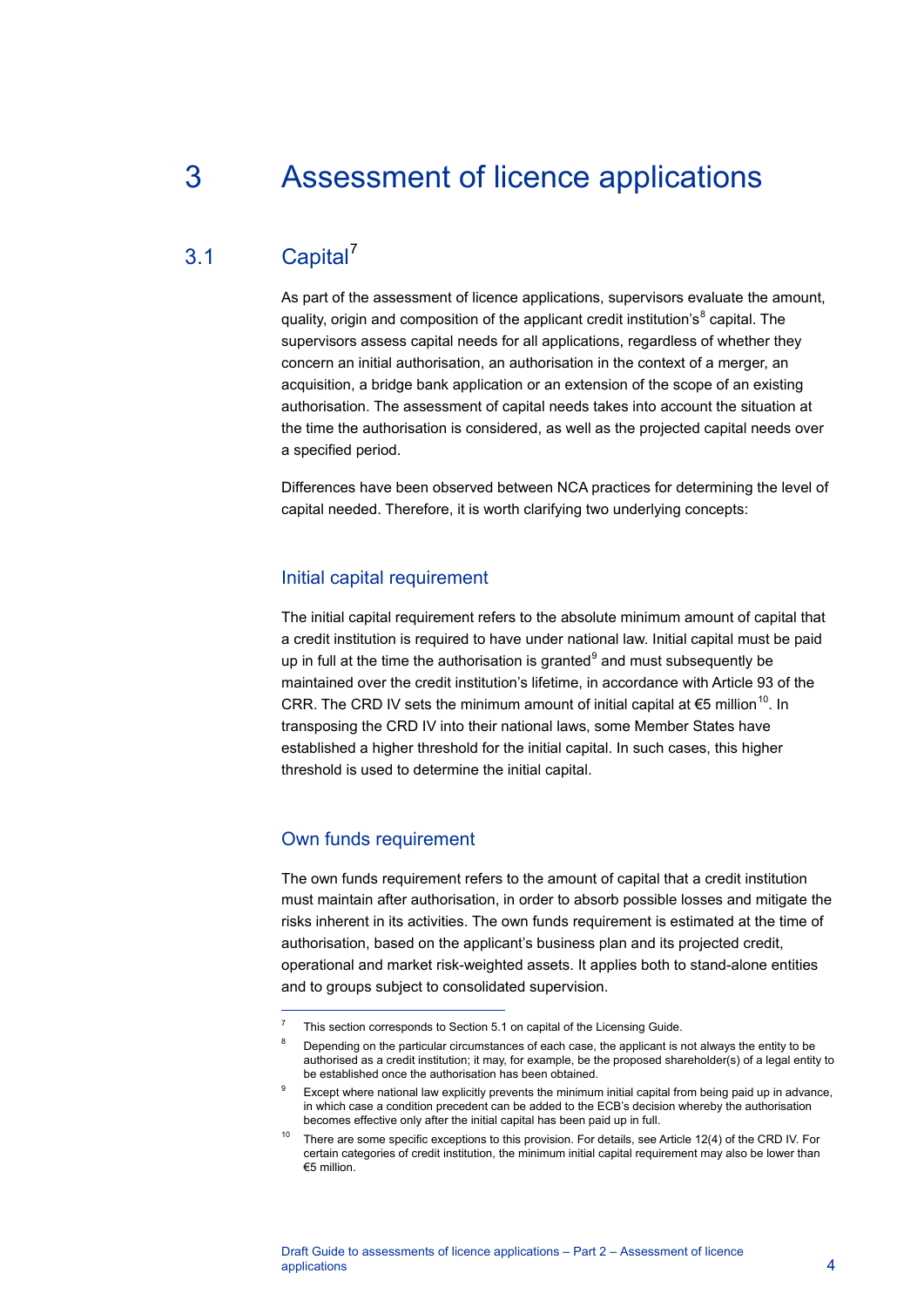#### Pursuant to Article 72 in conjunction with Article 25 of the CRR, the own funds of an institution consist of the sum of its Common Equity Tier 1 capital (Articles 26 to 50 of the CRR), Additional Tier 1 capital (Articles 51 to 61 of the CRR) and Tier 2 capital (Articles 62 to 71 of the CRR)

### Quality of capital

To ensure consistency when assessing the strength of a credit institution's capital base, the rules on what can be included in its constituent elements have been harmonised. The CRR defines which capital instruments and items can be recognised as elements of own funds.

During the assessment the supervisors verify that the capital is composed of recognised elements, thus ensuring the quality of the capital.

The credit institution's capital is expected to be clearly segregated from other owner assets, as it must remain fully available and for the unrestricted sole use of the credit institution.

## Quantity of expected capital at authorisation

The supervisors evaluate the credit institution's capacity to maintain a sufficient level of capital over a specified time period, typically three years. To this end, they assess the applicant credit institution's business plan and evaluate the activities that will be undertaken and the related risks.

The ECB expects the credit institution's capital at authorisation to be sufficient to absorb losses resulting from its risk exposure over this time period.

The business plan is expected to contain a central scenario and a severe, but plausible, adverse scenario for the first three years of operation. As part of the overall assessment of the business plan, the supervisors review and challenge the projections under its central and adverse scenarios.

As standard practice, in order to determine the level of expected capital at authorisation, several calculations are performed and their results are compared:

- First, the applicant estimates the own funds requirement for each of its first three years of activity and the highest of these three amounts is identified.
- Second, this amount is compared with the initial capital requirement under national law to determine which of the two is highest.
- Third, the projected cumulative losses (if any) in the first three years of activity under the credit institution's central or adverse scenario (whichever are higher) are added to the highest amount identified in the second step. These three steps form the basis for the calculation of the total amount of capital that a credit institution is expected to have available at authorisation (i.e. the "expected capital at authorisation").

The calculation of the expected capital at authorisation is based on the applicant's business plan and its underlying assumptions over the first three years of activity. The aim is to establish a level of capital that seeks to ensure the compliance of the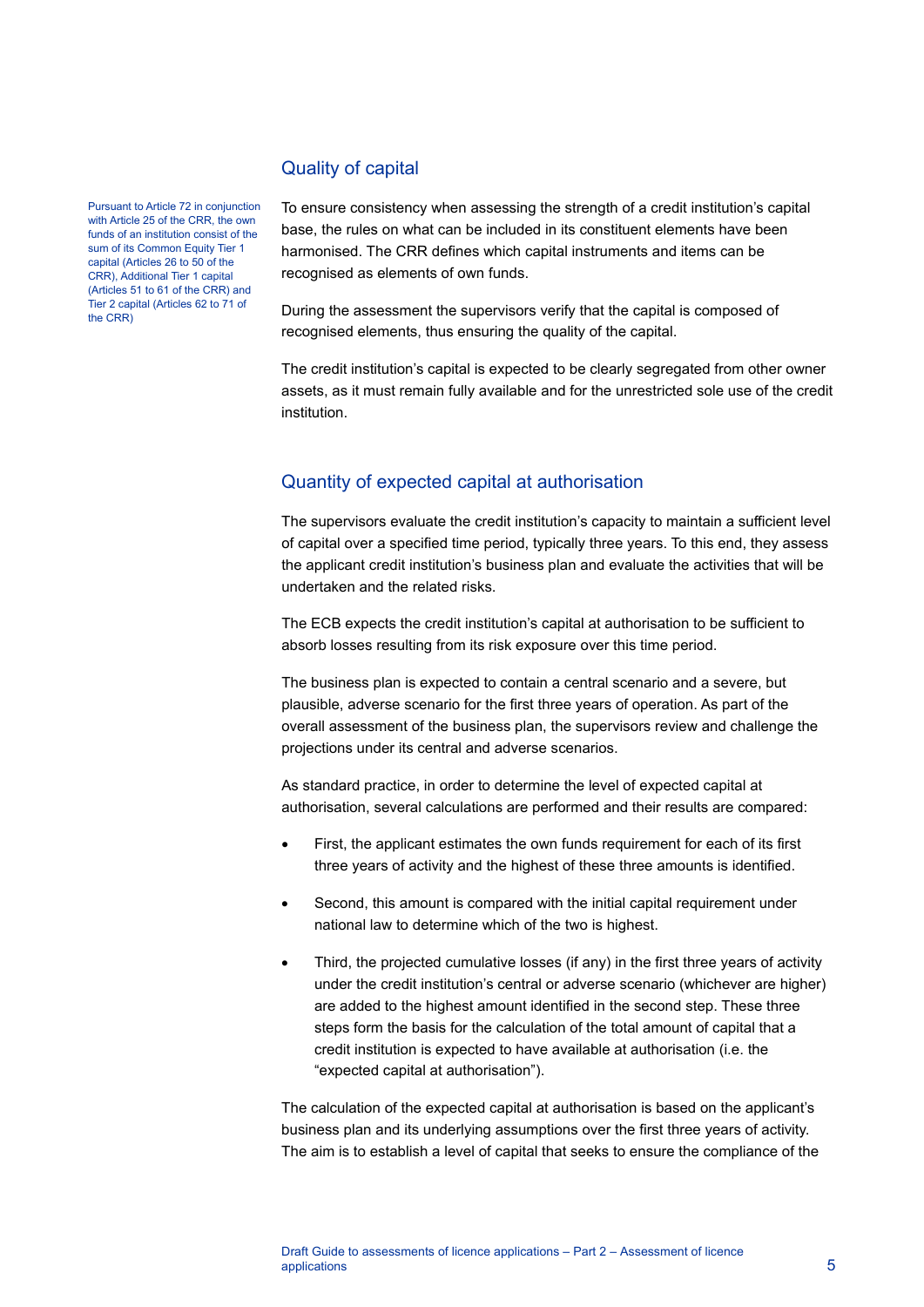credit institution with the estimated capital requirements during its first few years of activity.

For this purpose, it is common practice for the competent authorities, including the ECB, to apply an additional individual risk-based buffer to the initial capital requirement. This is because the initial capital requirement must be maintained over the credit institution's lifetime, and cannot be used to absorb any potential losses.

Therefore, the expected capital at authorisation is defined not only as the level of capital that guarantees compliance at that specific point in time, but also as the level of capital that guarantees compliance with both the own funds requirement and the initial capital requirement during the first few years of activity.

#### Availability of capital

A distinction is made between the part of the expected capital at authorisation to be paid up in full at the time of authorisation and the remainder, which can be covered by capital resources.

The highest amount of either the initial capital requirement or the own funds requirement, plus the losses in the first year of activity, as projected by the applicant, form the basis for the calculation of the amount that it is expected to be paid up in full at the time of authorisation.

The ECB expects the difference between the amount to be paid up in full at the time of authorisation and the expected capital at authorisation to be covered by capital resources available at the time of authorisation.

Capital resources are defined as assets that are reliably available to the applicant. Upon verification by the supervisors, the following may be included as capital resources: borrowed funds, letters of guarantee, shareholders' private financial resources, and financial instruments issued or to be issued on financial markets, etc. The applicant is expected to demonstrate the availability of these additional resources.

### **Examples**

The examples below illustrate the variations in the total capital expected at authorisation that can occur due to certain Member States having established a higher threshold for the initial capital requirement, and the distinction between paid up capital and the total expected capital.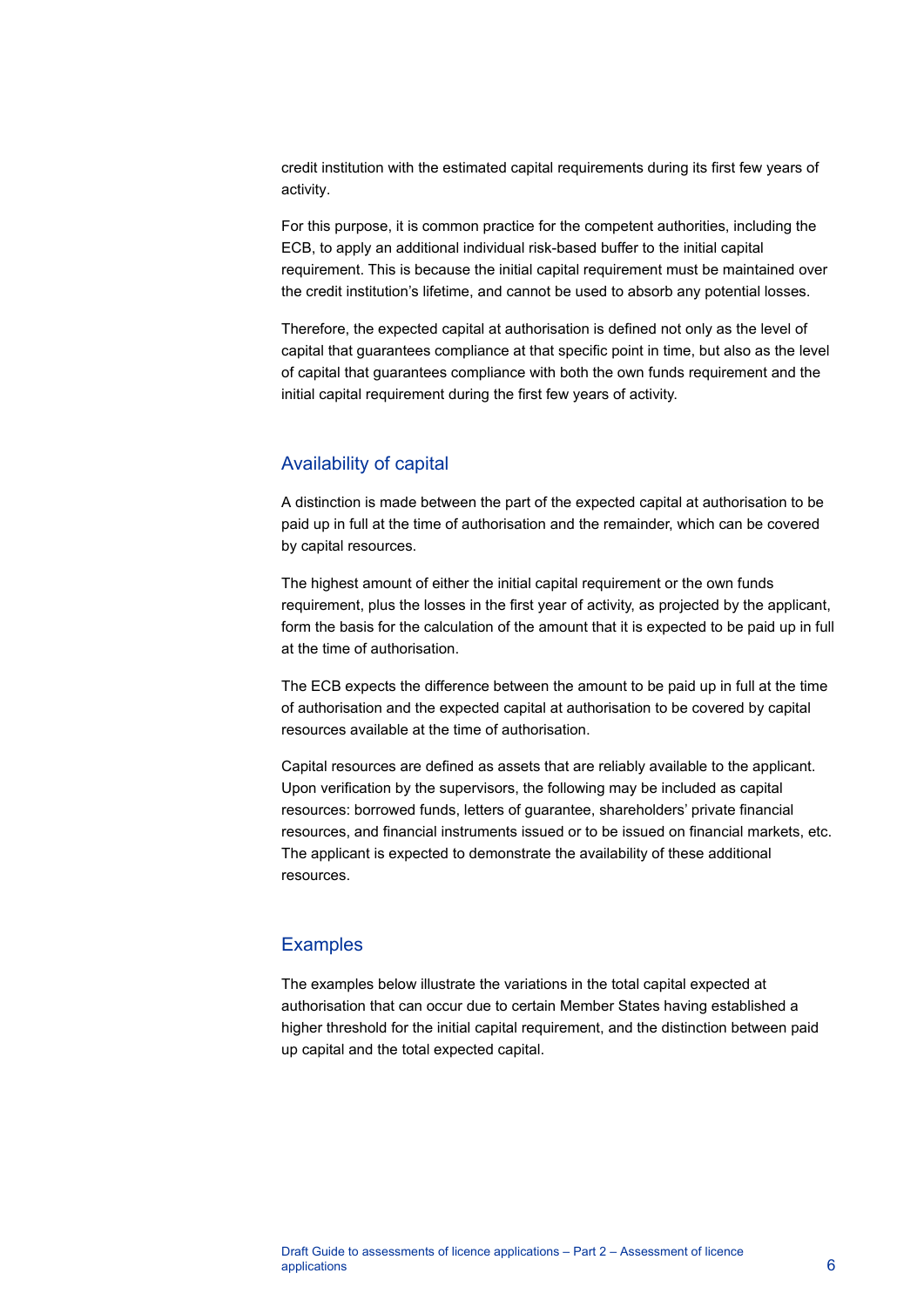**Example 1: The own funds requirement surpasses the initial capital requirement**

In this example, the own funds requirement is estimated to be consistently higher over the first three years than the initial capital requirement. The highest amount reached by the own funds requirement  $-12$ , in the third year  $-$  is added to the projected cumulative losses of the first three years – i.e. 4 – for a total of 16, which is the amount of capital expected at the time of authorisation of the credit institution (including capital resources). The amount of capital expected to be paid up at authorisation in this example is 8 (made up of the estimated own funds requirement in the first year  $-6$  – plus the projected losses in the first year  $-2$ ).

#### **Figure 1**



The own funds requirement surpasses the initial capital requirement

**Example 2: The initial capital requirement under national law surpasses the own funds requirement**

In this example, the initial capital requirement  $-15 -$  is consistently higher over the first three years than the own funds requirement. Since 15 is the highest amount, the amount stemming from the initial capital requirement is used for the calculation, rather than the amount stemming from the own funds requirement. Therefore, 15 is added to the cumulative losses of the first three years – 4 – for a total of 19. In this example, 19 is the amount of expected capital at the time of authorisation of the applicant (including capital resources), while 17 (initial capital of 15, plus the projected losses in the first year – 2) is expected to be paid up at authorisation.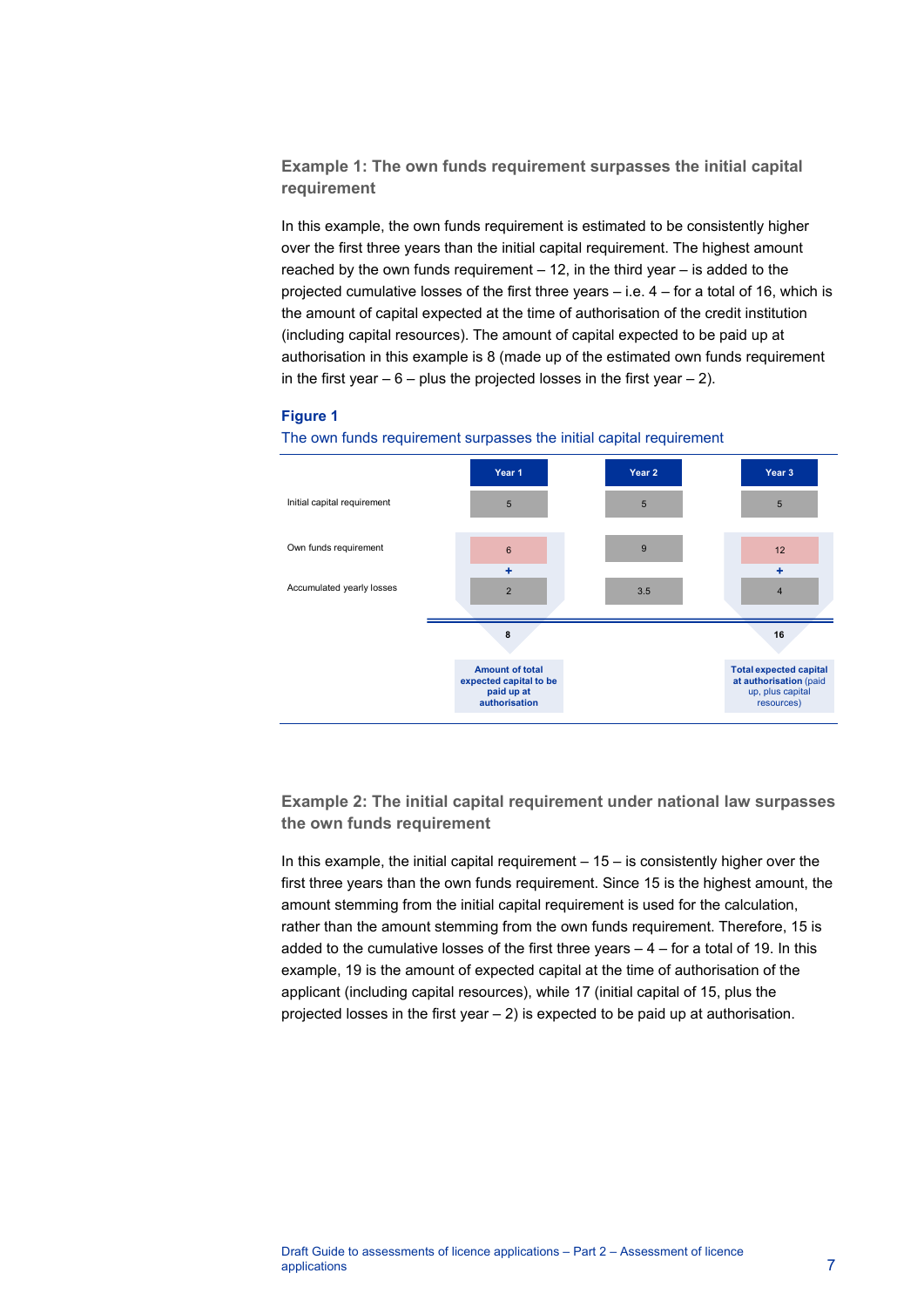#### **Figure 2**

The initial capital requirement under national law surpasses the own funds requirement



**Example 3: there is a switch in the highest amount used**

In this example, the projected own funds requirement grows rapidly and surpasses the initial capital requirement in year three. This highest amount  $-21 -$  is added to the projected cumulative losses of the first three years  $-4$  – for a total of 25, which is the amount of capital expected at the time of authorisation of the applicant (including capital resources). The expected amount of capital paid up at authorisation  $-17 - i$ s the same as in the previous example.

#### **Figure 3**





Note that the highest amount to be used as a basis for the calculations can also occur in year one or two, unlike in the examples above.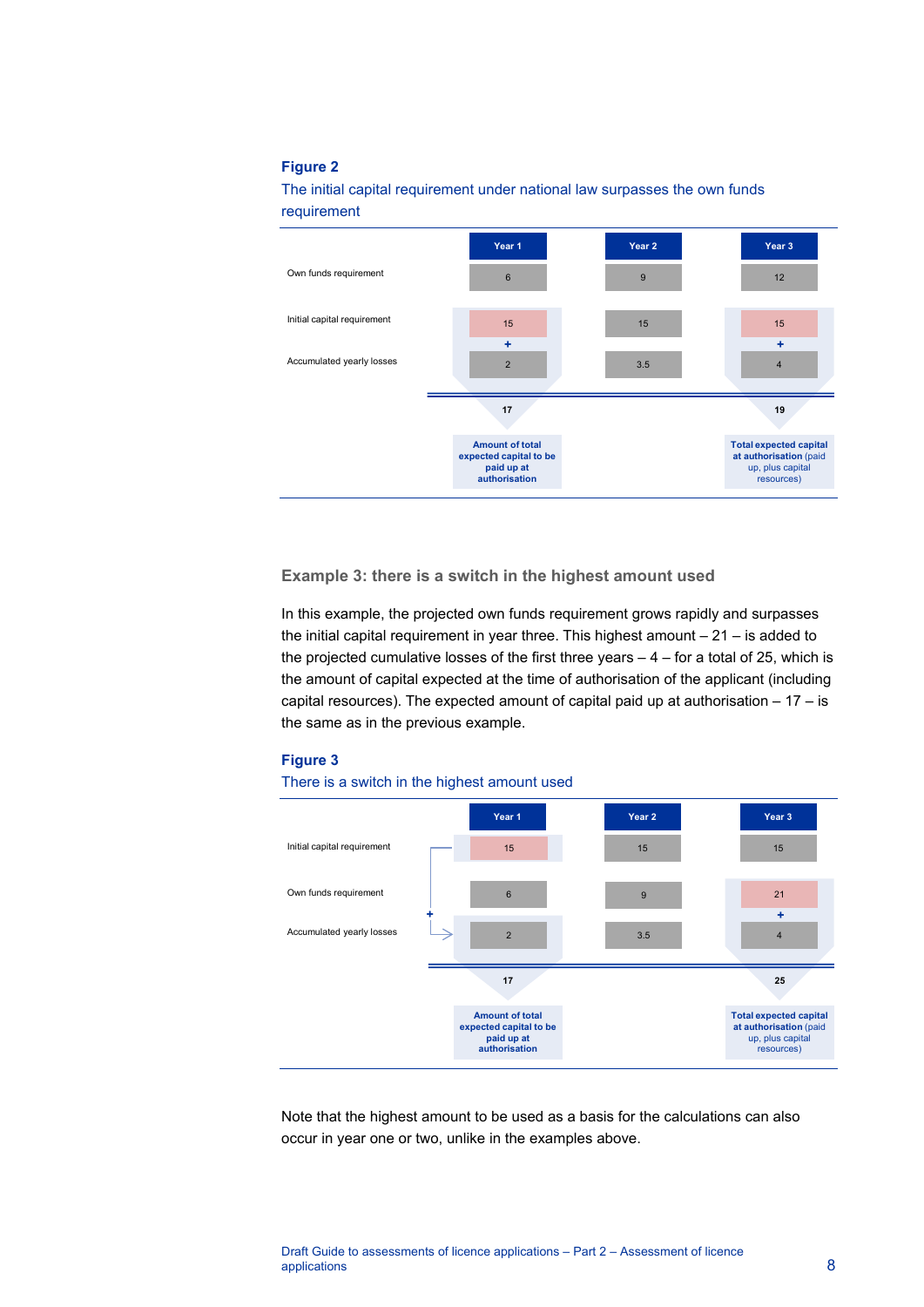Moreover, additional capital can be requested by the supervisors at the time of authorisation if specific risks need to be covered, e.g. "start-up risk" or "execution risk", depending on the individual circumstances based on a case-by-case analysis.

#### Location

The required capital paid up in full is expected to be present on the books of the credit institution, unless national law provides otherwise.

#### **Timing**

It is advisable for the full amount of the expected capital to be paid up in full prior to the granting of authorisation. However, if, owing to national laws or practices, this is not feasible, the initial capital should be fully paid up prior to authorisation, or at least before the commercial launch of activities. $11$ .

Evidence of the payment or transfer of the capital is expected to be submitted to the supervisors, if required under national law.

#### Banking groups

<span id="page-9-0"></span> $\overline{a}$ 

In some cases, newly authorised banks are part of an existing banking group. The newly authorised subsidiary may have an impact on the capital levels of the group, depending on its size and activities. When assessing the potential impact of a newly authorised entity on a banking group, the existence of waivers will be taken into account.

Waivers can be granted by the competent authorities and permit the newly authorised entity to be exempt from capital and/or liquidity requirements on a standalone basis. Instead, the newly authorised bank's requirements will be integrated into the prudential consolidation scope of its parent company.

If it is intended that the credit institution is to be exempt from capital and/or liquidity requirements on a stand-alone basis, the waiver decisions need to be adopted prior to authorisation, or at the same time as authorisation is granted, in order for the waiver to apply with effect from the time of authorisation.

Typically, waivers are granted at the time of authorisation in cases where the applicant and/or its parent are already supervised institutions.

<sup>11</sup> The commercial launch of activities is understood as being the point in time when the credit institution begins to market its offer with a view to attracting customers.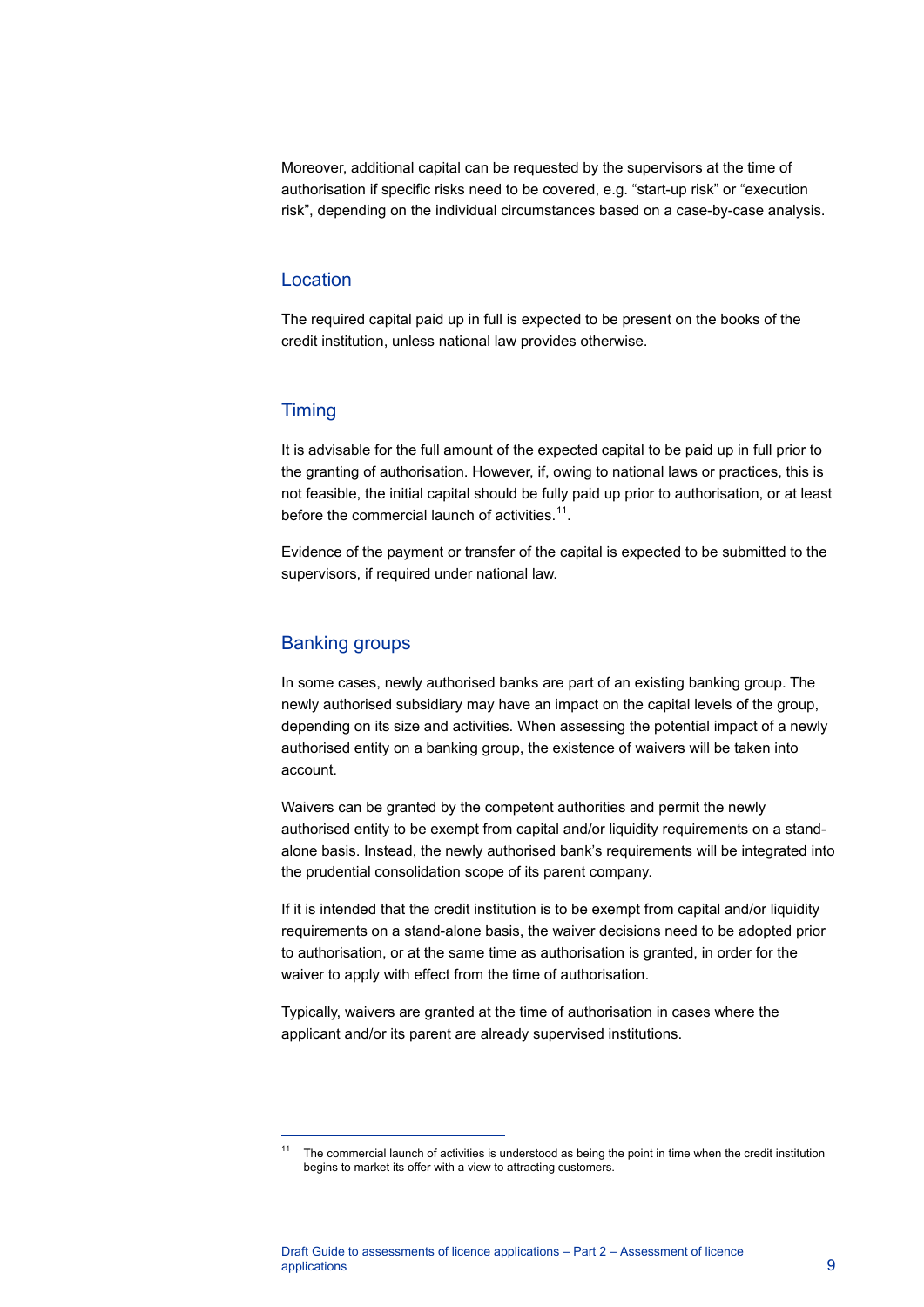#### Bridge banks

As a general rule, newly licensed bridge banks also have to comply with capital and liquidity requirements.

Owing to the inherent uncertainties for bridge banks regarding valuation and costs, the supervisors, following a case-by-case assessment, may set the post-resolution capital requirement higher, or lower, than for the predecessor entity.

In general, the bridge bank should conserve the same percentage of capital as it had under its former incarnation, taking into account a prudent valuation of the assets, rights and liabilities transferred to it, until a full assessment under the Supervisory Review and Evaluation Process (SREP) can be carried out.

## 3.2 Programme of operations and structural organisation<sup>[12](#page-10-1)</sup>

<span id="page-10-0"></span>After the adoption of the draft RTS by the EBA, the information to be provided as part of the licence application will become more specific and will include comprehensive documents and details covering a wide range of topics.

While the following list is not exhaustive, it indicates the main topics of interest to supervisors in the assessment of the programme of operations and business plan.<sup>[13](#page-10-2)</sup>

The supervisors can challenge the information submitted in order to test the assumptions that form the basis of the business plan.

The business plan is generally formulated over the medium term, i.e. over a three to five-year horizon.

### Proposed activities and strategy

 $\overline{a}$ 

In order for the competent authorities to assess the business model and associated risk profile, the applicant is requested to submit information regarding the proposed activities to be carried out, in accordance with Article 10 of the CRD IV and national implementing legislation. The applicant is expected to describe the overall strategy as well as the identified steps to attain the strategic goals of the credit institution.

The supervisors assess the information contained in the business plan regarding the products and services to be offered, the segment and location of targeted customers, the physical and/or digital distribution channels and the intended market positioning vis-à-vis competitors.

<span id="page-10-1"></span><sup>&</sup>lt;sup>12</sup> This section corresponds to Section 5.2 on the programme of operations of the Licensing Guide.

<span id="page-10-2"></span><sup>&</sup>lt;sup>13</sup> When appropriate, and where allowed by national law, the supervisors may request the submission of further documentation, for example: an exit plan describing an orderly winding-down of credit institution activities without default.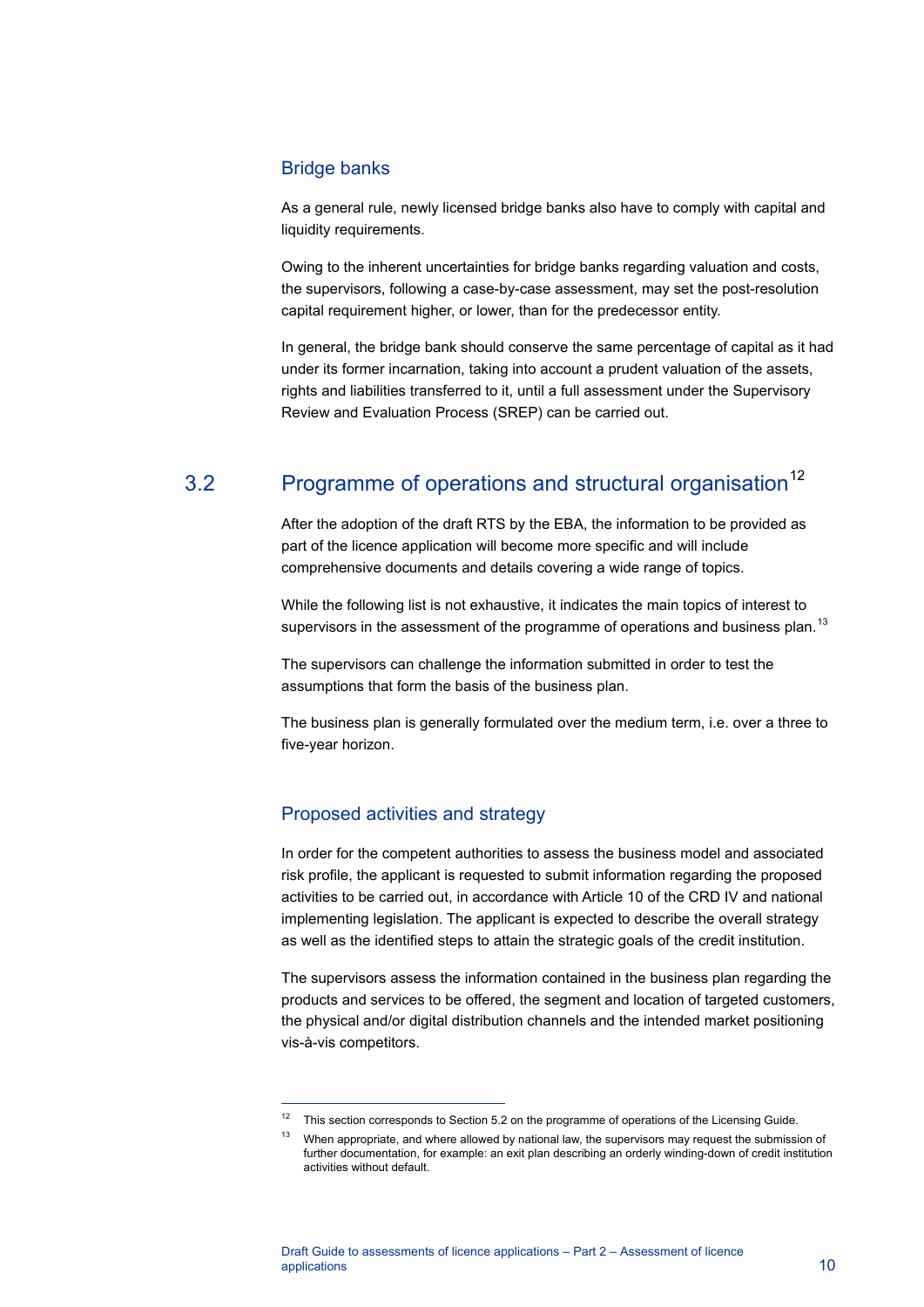When reviewing the schedule for the implementation of the proposed business plan, the supervisors will take into account the content, priorities and deadlines of the various planned steps, as well as the fixed and variable costs stemming from the implementation.

The application is expected to also include information about the planned adhesion to a deposit guarantee scheme and institutional protection scheme, as applicable.

#### Economic environment and business model viability

The supervisors assess the situation of the credit institution within the macroeconomic context while also taking into consideration the business environment.

The environment provides context for the supervisors to understand the key assumptions on which the projections are built. The supervisors will often challenge the underlying assumptions, in order to ensure that they are realistic and that the projections are achievable.

The viability of the business model is assessed by looking at key profit drivers and the ability of the entity to generate adequate returns over the first three years of activity. In addition, the supervisors assess the sustainability of the credit institution's business model by looking at its capacity to generate future profits and its expected risk profile over the business plan horizon.

#### Financial projections

The assessment of the financial projections is based on the forecast balance sheet and profit and loss account statements covering at least three full years of activity provided by the applicant.

The projections are expected to contain a central, or base-case, scenario, as well as an adverse scenario, in order for the supervisors to assess the viability and sustainability of the business model under different conditions. Both scenarios should explain the assumptions behind them, why they were chosen, and why they are considered realistic.

Both scenarios are expected to show the impact on capital and liquidity ratios.

The financial information provided is expected to also describe the applicant's funding profile, its diversification and any applicable sources of financing and/or any indebtedness incurred.

The financial projections form the basis of the assessment of whether the amount and quality of capital provided by the applicant is sufficient to absorb losses stemming from the credit institution's risk profile, including the projected losses under the adverse scenario.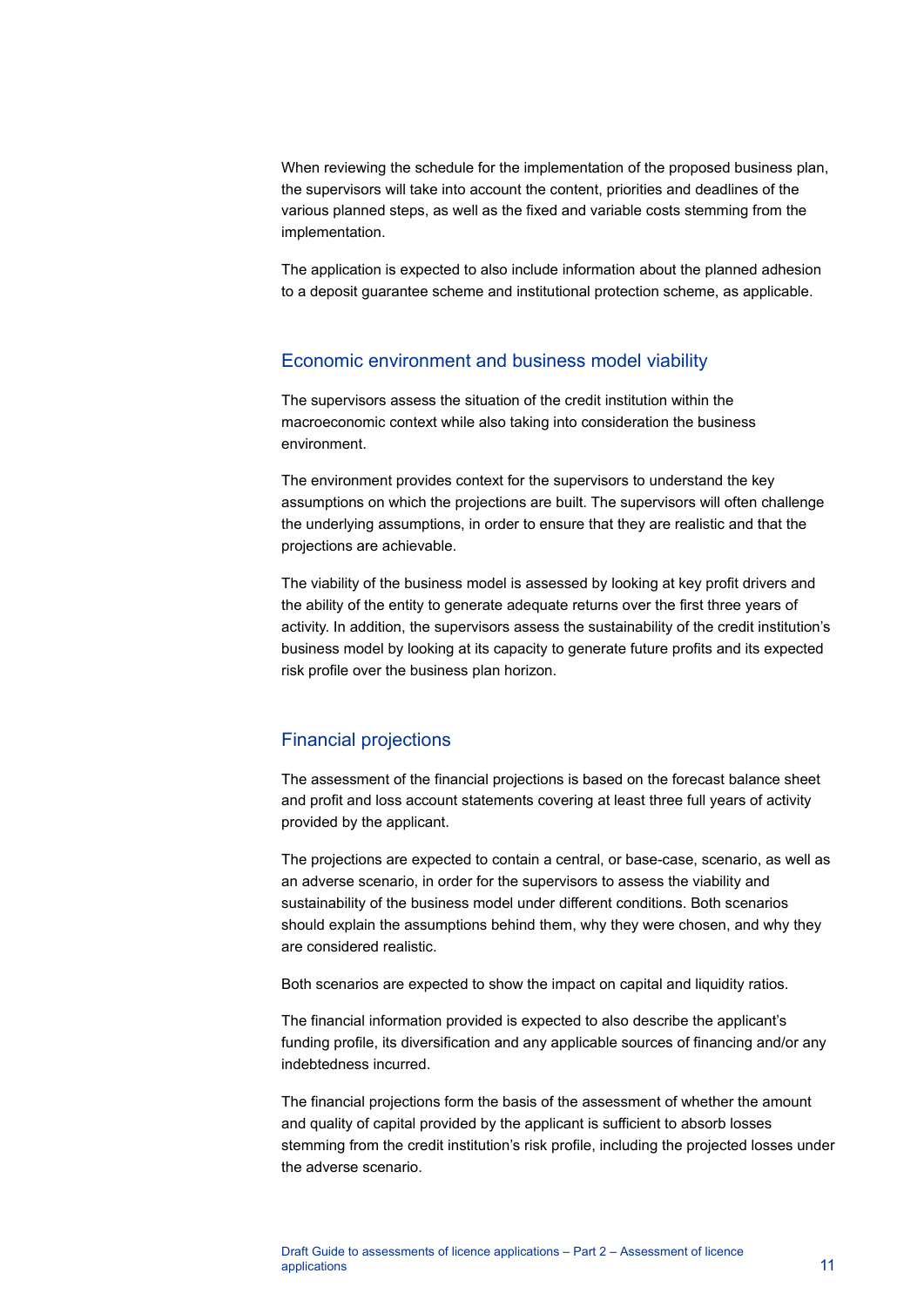#### Organisational structure

When assessing the clarity and effectiveness of the organisational structure of the credit institution, the supervisors look at the organisation not only of the operational staff, but also of the management layers.

The assessment evaluates whether the overall organisation allows the credit institution to perform its activities in an effective, responsible and controlled manner.

The supervisors pay attention to the allocation of tasks and the reporting lines, as well as the organisation and the qualitative and quantitative composition of the risk management and control functions.

#### Governance arrangements

The governance arrangements of an institution are part of the corporate structure, and contribute to whether it can be considered "fit for purpose".

The assessment of the governance arrangements looks at the composition and role of the management and supervisory bodies, including the relevant committees. This includes an evaluation of their compliance with national law.

The governance structure is assessed against the criteria of transparency, robustness and its ability to ensure effective decision-making with clear allocation of powers and responsibilities at all levels.

Furthermore, according to the relevant Union and national law, the governance arrangements must ensure adequate checks and balances, protect the management body against undue influences and enable conflicts of interest to be identified.

#### Internal control and risk management framework

According to the relevant Union and national law, the internal control and risk management framework must comprehensively cover the credit institution's activities and incurred risks. In order to assess this framework, the supervisors look at whether the applied policies and methodologies enable risk to be effectively identified, measured and monitored, including for outsourced activities.

As a general principle, the risk management, compliance and internal audit functions should be adequately staffed, both in terms of numbers and of competence. Therefore, the assessment will take into account the size of the functions compared with the scale and complexity of the credit institution, the geographical location of the functions compared with the location where the activities are actually performed by the credit institution, and whether the internal control and risk management framework has sufficient technological means at its disposal.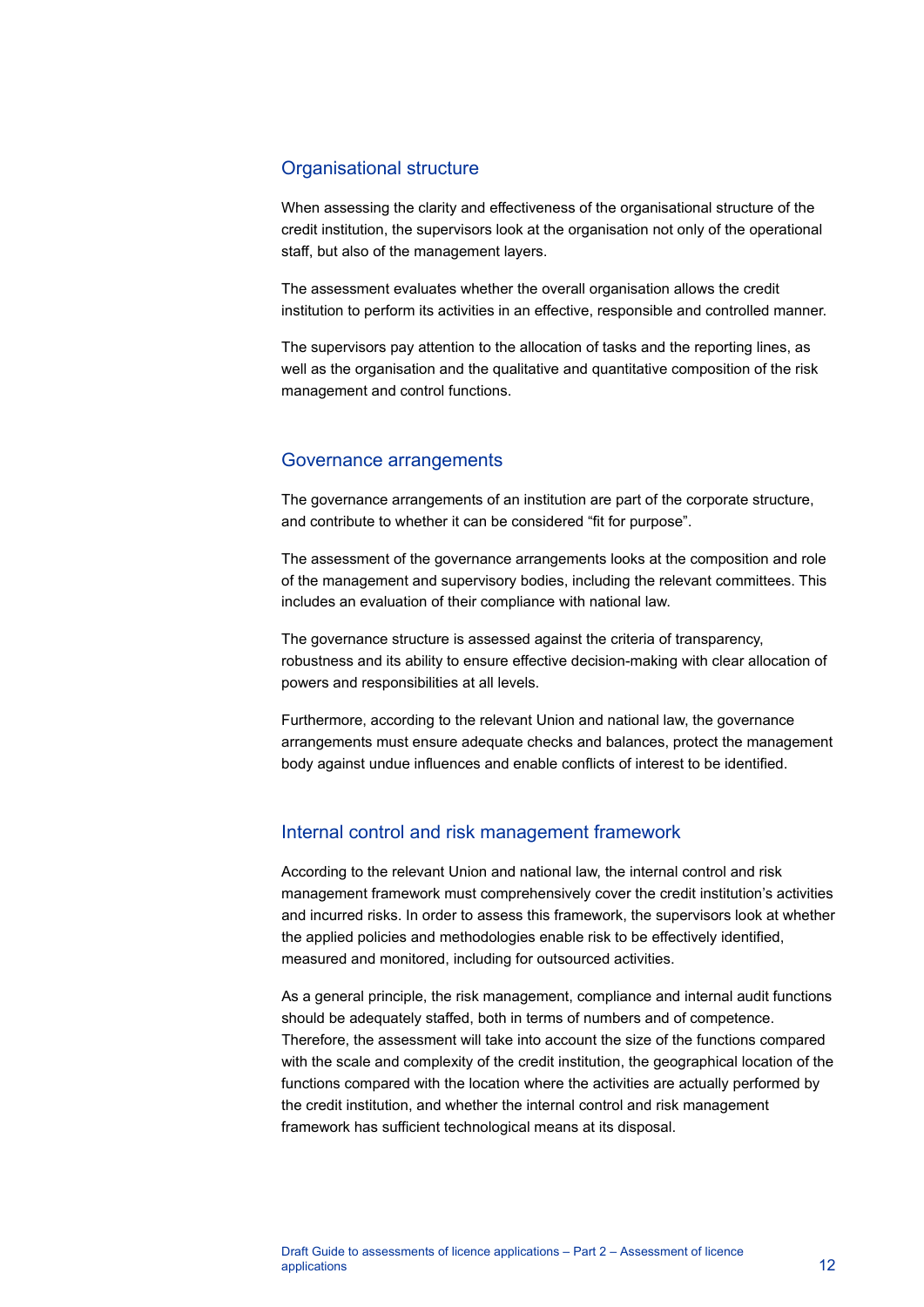## IT infrastructure, including business continuity planning

Credit institutions rely heavily on information technology to support business operations, particularly when providing online and/or mobile banking services. Therefore, it is important that the IT infrastructure is robust and that relevant steps have been taken to plan for business continuity.

The supervisors evaluate the capacity of the IT infrastructure to meet its current and future business requirements, under normal circumstances and in periods of stress.

The credit institution is expected to have in place appropriate policies and processes for identifying, assessing, monitoring and managing its IT risk.

The business continuity plan, including IT disaster recovery, is evaluated to gauge its capacity to provide adequate resilience and maintenance of critical operations in the event of severe disruptions.

### Outsourcing arrangements

Activities that are outsourced are considered riskier, whether they are outsourced within the credit institution's group, or to third-party providers. These activities therefore come under particular scrutiny and the assessment takes into account, inter alia:

- the nature of and rationale for outsourced activities;
- the experience, track-record and location of the service providers;
- the soundness of the outsourcing policy and its impact on risk management, in particular for cross-border arrangements; and
- the contractual arrangements in the form of service level agreements.

### Supervisory regime

Licence applications are assessed with the principles of consistency and level playing field in mind.